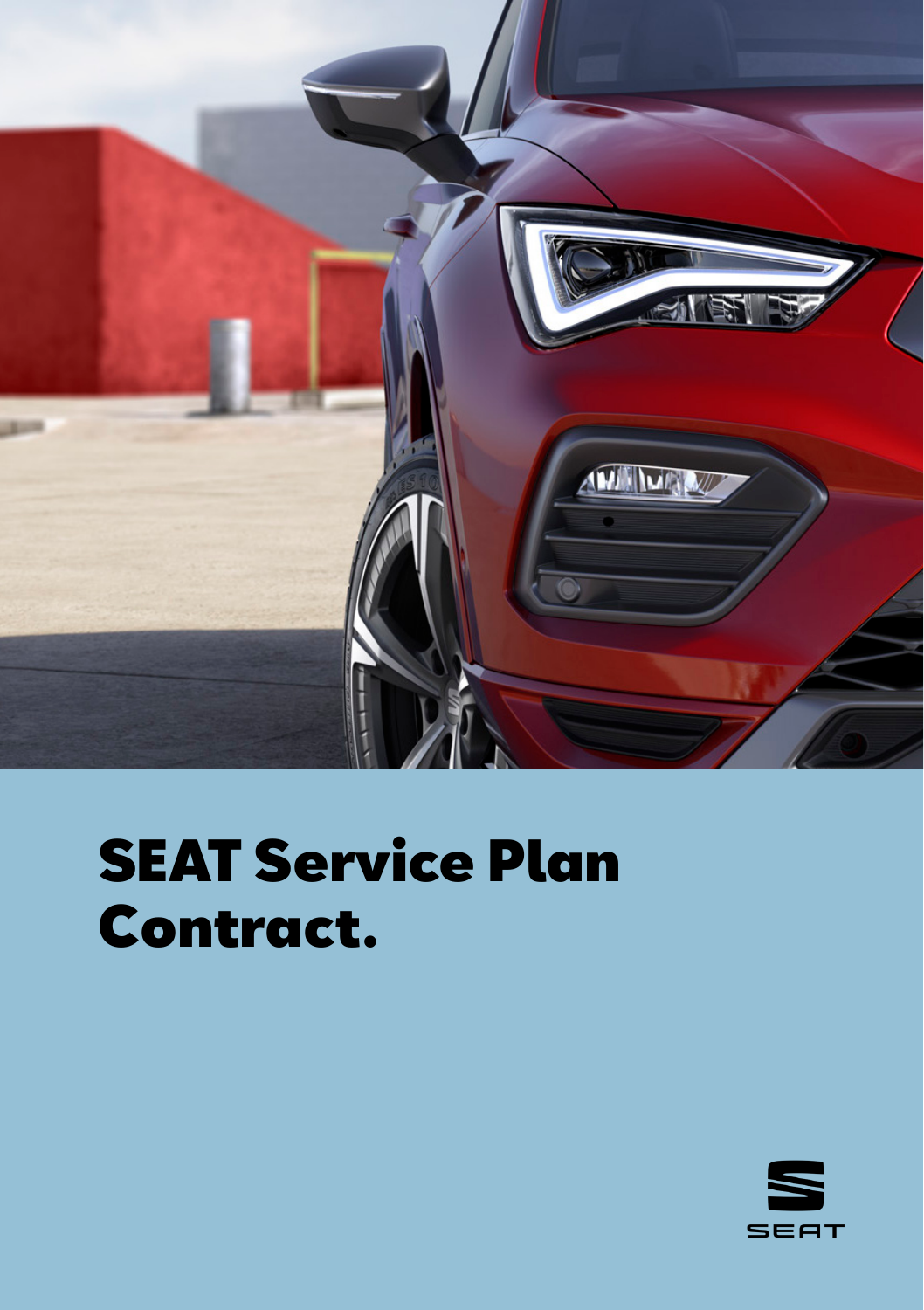## SEAT Service Plan Contract.

### **Terms and Conditions**

### **1. These Terms and Conditions**<br>11 These Terms and Conditions of

- These Terms and Conditions apply to the Service Plan supplied by the Importer to the Customer named herein ("you" and "your") in respect of the SEAT vehicle described herein (your "vehicle").
- 1.2 Please read these Terms and Conditions carefully, together with your vehicle owner's manual.

### **2. Service Plan**

- 2.1 Your vehicle's Service Plan is as selected at the time of purchase.
- 2.2 Your vehicle's Service Plan runs from the date of your vehicle's first registration.

### **3. Service Plan Interval**

3.1 Your vehicle must be serviced every 15,000km or 12 months, whichever occurs first. In normal operation this generally means a yearly service. Your vehicle will remind you of an upcoming service via the Driver Information Display in the instrument cluster.

## **4. Service Plan Conditions**

- Your vehicle's Service Plan is conditional upon:
	- (a) your vehicle having been serviced, maintained and operated in accordance with your vehicle's recommended service schedule, your vehicle owner's manual, any other specifications, guidelines and instructions of the manufacturer, and these Terms and Conditions (if applicable); and
	- (b) all service work on your vehicle under your vehicle's Service Plan being carried at the required time or distance intervals in clause 3.1 by a New Zealand approved SEAT Service Centre located [here](https://www.seat.co.nz/seat-in-new-zealand.html).

### **5. Service Plan Inclusions**

- 5.1 In relation to your vehicle, your vehicle's Service Plan covers the cost of:
	- (a) parts and fluids, the exact nature of which depend on your vehicle and your vehicle's recommended service schedule as supplied by the manufacturer, but which typically include engine oil and filter, pollen filter, brake fluid, spark plugs, air filter, drivetrain oils and filters, and windscreen washer fluid top up;
	- (b) a full electronic diagnostic inspection and installation of any software updates available for your vehicle; and
	- (c) labour required in connection with clauses 5.1(a) or (b).6. Service Plan Exclusions
- 6.1 Your vehicle's Service Plan does not include: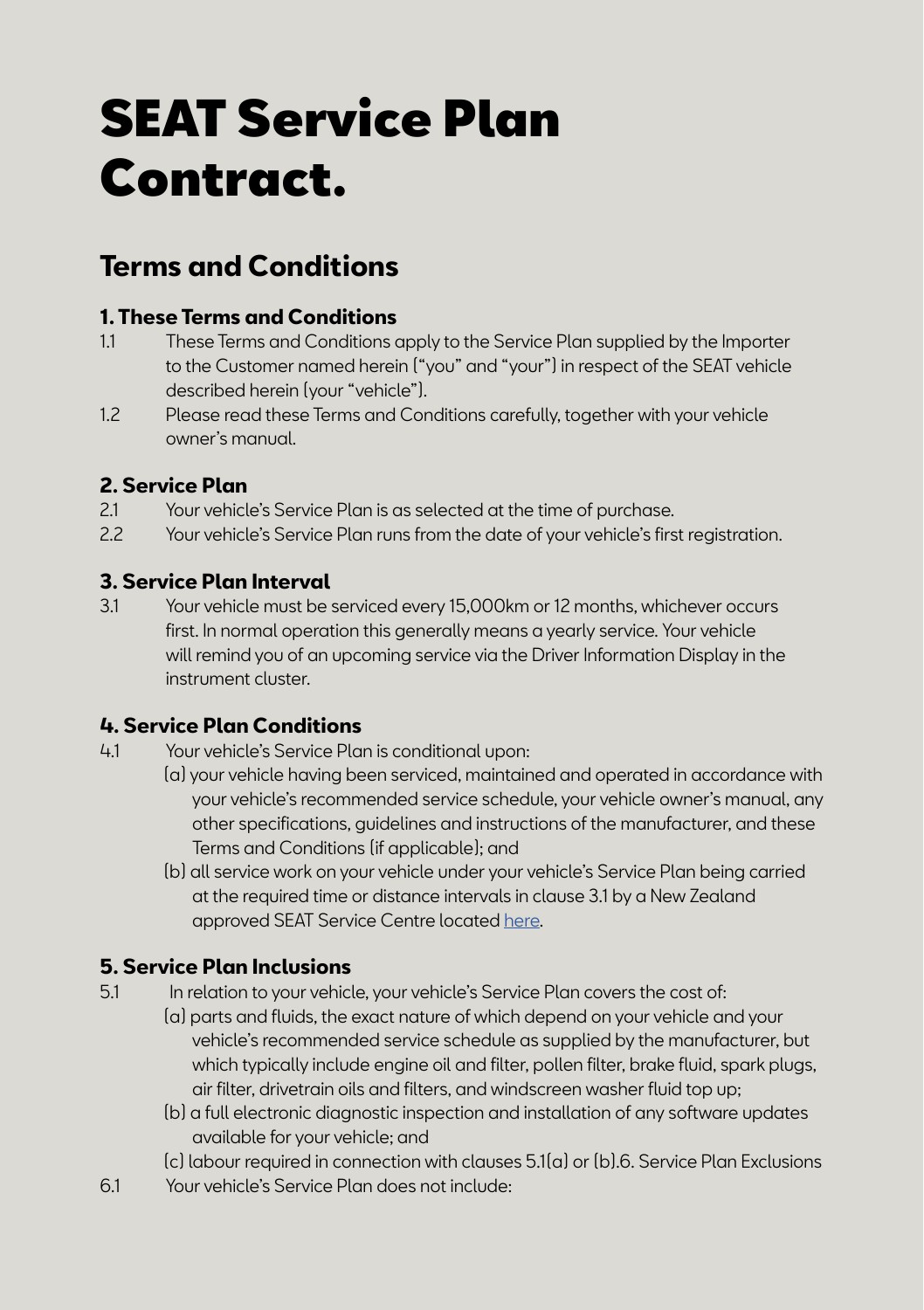- (a) items that are deemed by the manufacturer to be consumables and/or subject to wear and tear such as, but not limited to:
	- (i) wiper blades, brake pads, brake discs and clutch linings; (ii) tyres;
- (b) tyre rotation and balancing or wheel alignment when required;
- (c) fluids and additives not specified in your vehicle's recommended service schedule, for example AdBlue replenishment;
- (d) any Warrant of Fitness;
- (e) navigation software updates;
- (f) items or labour required due to:
	- (i) modifications to your vehicle's original specifications;
	- (ii) misuse or abuse of your vehicle;
	- (iii) your vehicle not being driven in accordance with your owner's manual or the manufacturer's specifications, guidelines and instructions;
- (g) work not carried out by an approved SEAT Service Centre;
- (h) any other items not included in your vehicle's recommended service schedule.

### **7. Cancellation**<br>71 The Import

The Importer may cancel your Service Plan where it reasonably considers that your vehicle's odometer has been tampered with or modified.

### **8. Your Other Responsibilities**<br>81 In addition to your obligation

- In addition to your obligations under these Terms and Conditions, you are responsible for:
	- (a) the cost of anything outside of the scope of clause 5;

(b) performing regular maintenance checks on your vehicle, in accordance with your owner's manual, for example in respect of fluid level checks and tyre pressures;

- (c) when booking a service for your vehicle, notifying the approved SEAT Service Centre of your vehicle's Service Plan;
- (d) keeping a copy of your Service Plan with your vehicle so that you can present it to the approved SEAT Service Centre carrying out a service on your vehicle.

#### **9. Service Plan Transferable**

9.1 If you sell your vehicle, your vehicle's Service Plan transfers with your vehicle to the new owner on these Terms and Conditions subject to you notifying the new owner of the same and handing over the Service Plan documentation to the new owner at the point of sale.